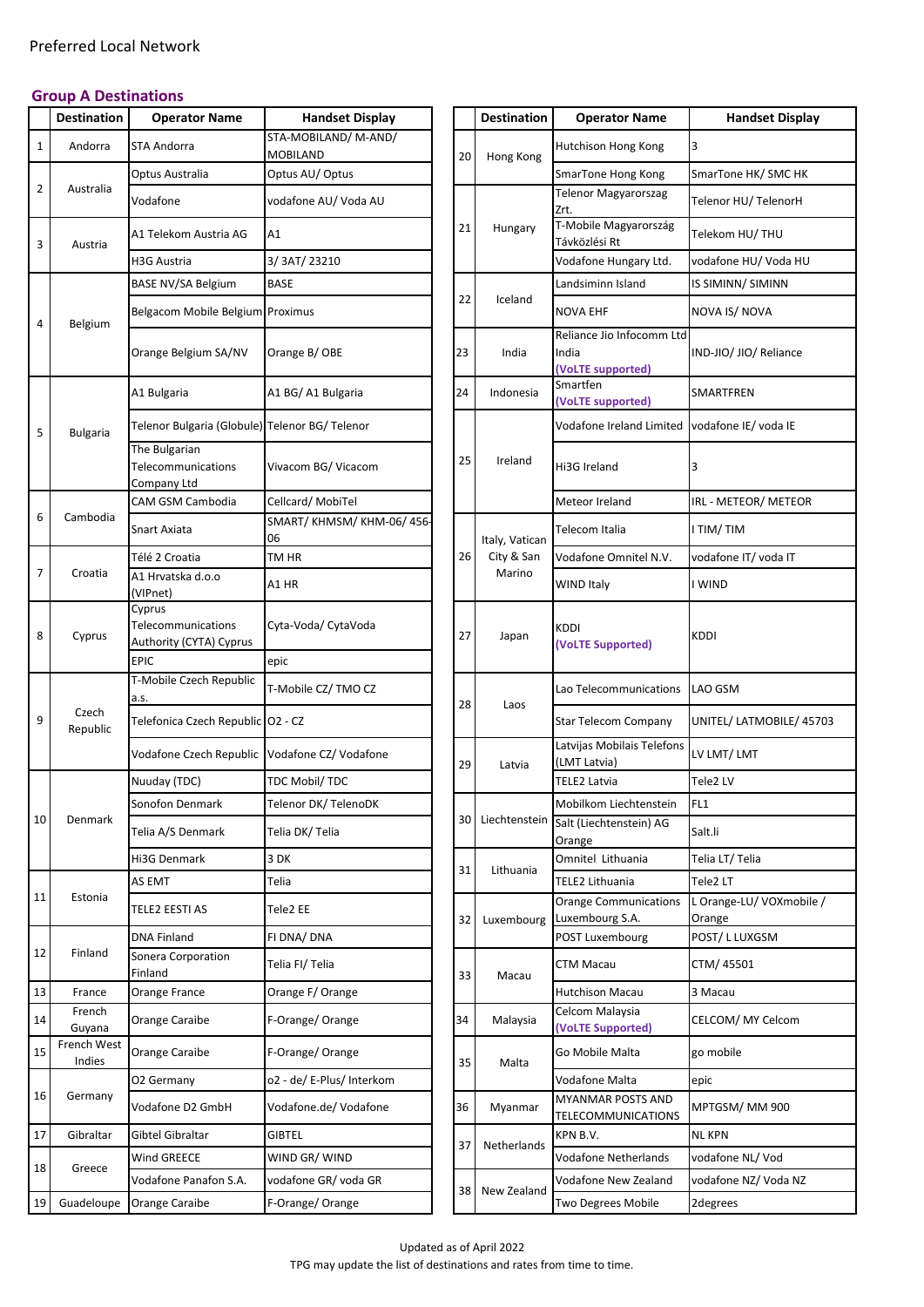|    | <b>Destination</b>         | <b>Operator Name</b>                | <b>Handset Display</b>                          |    | <b>Destination</b>                 | <b>Operator Name</b>             | <b>Handset Display</b>                      |
|----|----------------------------|-------------------------------------|-------------------------------------------------|----|------------------------------------|----------------------------------|---------------------------------------------|
| 39 |                            | <b>Telenor Norge AS</b>             | N Telenor/ TELENOR                              |    | Spain                              | Vodafone Espana                  | E VODAFONE/ EAIRTEL /<br><b>VODAFONE ES</b> |
|    | Norway                     | Telia Norge AS                      | N NetCom/NetCom                                 | 50 | (including<br>Canary               | Orange Espagne                   | Orange ES/ E 0 / AMENA/<br><b>MOV</b>       |
| 40 | Philippines                | <b>Smart Communications</b>         | <b>SMART GOLD</b>                               |    | Islands)                           | <b>XFERA</b>                     | Xfera/ Yoigo                                |
| 41 | Poland                     | Polkomtel                           | PLUS/Plus                                       |    |                                    | Telia Sverige AB                 | TELIA S/ TELIA                              |
|    |                            | PTK Centertel Poland                | Orange PL/ Orange                               | 51 | Sweden                             | Telenor Sverige AB               | Telenor SE/ TelenorS                        |
| 42 | Portugal<br>(including     | <b>Vodafone Portugal</b>            | VODAFONE/ P TELECEL/ P TLCL                     |    |                                    | Hi3G Sweden                      | 3 SE                                        |
|    | Azores<br>Islands)         | SONAECOM (NOS-<br>Comunicações)     | NOS/Optimus/POptimus/P03                        | 52 | Switzerland                        | sunrise, Switzerland             | sunrise/ diAx Swiss/ CH 0                   |
| 43 | <b>Puerto Rico</b>         | AT&T                                | AT&T / 310410                                   |    |                                    | SALT                             | Salt/Orange/CH03                            |
| 44 | Réunion (La) &<br>Mayotte  | Orange Reunion                      | Orange re/ Orange                               | 53 | Taiwan                             | <b>APTG</b><br>(VoLTE Supported) | Asia Pacific/ APT Taiwan                    |
|    |                            | Vodafone Romania                    | RO Vodafone RO/ VF-RO                           | 54 | Thailand                           | <b>DTAC</b><br>(VoLTE Supported) | DTAC/ dtac TriNet/ dtac                     |
| 45 | Romania                    | Orange Romania SA                   | RO ORANGE/ ORANGE                               |    | United                             | Vodafone UK                      | vodafone UK/ voda UK                        |
|    |                            | <b>Vodafone Netherlands</b>         | vodafone NL/Vod                                 | 55 | Kingdom                            | <b>EE Limited</b>                | EE/T-Mobile/ORANGE/<br><b>UK</b>            |
| 46 | Saint Pierre &<br>Miquelon | <b>SPM Telecom</b>                  | SPM Telecom/SPM                                 | 56 | <b>United States</b><br>(including | Cingular Wireless (AT&T)         | AT&T/310410                                 |
| 47 | Slovakia                   |                                     | ORANGE SLOVENSKO A.S. Orange/ Orange SK/ SVK GT |    | Hawaii & US<br>territories)        | T-Mobile                         | T-Mobile                                    |
|    |                            | Téléfonica O2 Slovaguie             | Telefonica/02                                   |    |                                    | Mobifone                         | VN Mobifone/ Mobifone                       |
| 48 | Slovenia                   | A1 Slovenija d,d (SI-<br>Mobil)     | A1                                              | 57 | Vietnam                            | <b>VNPT International (VNPT</b>  | Vinaphone/ VN 02 / 452                      |
|    |                            | Telekom Slovenije d,d,<br>(Mobitel) | MOBITEL/ SI-GSM                                 |    |                                    | <b>VIETTEL Telecom</b>           | VN 04/452 04/VIETTEL                        |
| 49 | South Korea                | <b>KT Corporation Korea</b>         | KT/ Olleh/ 450 08                               |    |                                    |                                  |                                             |
|    |                            | SK Telecom                          | SK Telecom/ KOR SK Telecom                      |    |                                    |                                  |                                             |
|    |                            |                                     |                                                 |    |                                    |                                  |                                             |

| <b>Operator Name</b>                | <b>Handset Display</b>      |    |    | <b>Destination</b>                 | <b>Operator Name</b>             | <b>Handset Display</b>                      |
|-------------------------------------|-----------------------------|----|----|------------------------------------|----------------------------------|---------------------------------------------|
| <b>Telenor Norge AS</b>             | N Telenor/ TELENOR          |    |    | Spain                              | Vodafone Espana                  | E VODAFONE/ EAIRTEL /<br><b>VODAFONE ES</b> |
| <b>Telia Norge AS</b>               | N NetCom/NetCom             |    | 50 | (including<br>Canary               | Orange Espagne                   | Orange ES/ E 0 / AMENA/ RET<br><b>MOV</b>   |
| <b>Smart Communications</b>         | <b>SMART GOLD</b>           |    |    | Islands)                           | <b>XFERA</b>                     | Xfera/ Yoigo                                |
| Polkomtel                           | PLUS/Plus                   |    |    |                                    | <b>Telia Sverige AB</b>          | <b>TELIA S/ TELIA</b>                       |
| PTK Centertel Poland                | Orange PL/ Orange           |    | 51 | Sweden                             | <b>Telenor Sverige AB</b>        | Telenor SE/ TelenorS                        |
| <b>Vodafone Portugal</b>            | VODAFONE/ P TELECEL/ P TLCL |    |    |                                    | Hi3G Sweden                      | 3 SE                                        |
| SONAECOM (NOS-<br>Comunicações)     | NOS/Optimus/POptimus/P03    |    | 52 | Switzerland                        | sunrise, Switzerland             | sunrise/ diAx Swiss/ CH 02                  |
| AT&T                                | AT&T / 310410               |    |    |                                    | <b>SALT</b>                      | Salt/Orange/CH03                            |
| Orange Reunion                      | Orange re/ Orange           | 53 |    | Taiwan                             | <b>APTG</b><br>(VoLTE Supported) | Asia Pacific/ APT Taiwan                    |
| Vodafone Romania                    | RO Vodafone RO/ VF-RO       | 54 |    | Thailand                           | <b>DTAC</b><br>(VoLTE Supported) | DTAC/ dtac TriNet/ dtac                     |
| Orange Romania SA                   | RO ORANGE/ ORANGE           |    |    | United                             | Vodafone UK                      | vodafone UK/ voda UK                        |
| <b>Vodafone Netherlands</b>         | vodafone NL/Vod             |    | 55 | Kingdom                            | <b>EE Limited</b>                | EE/T-Mobile/ ORANGE/ TMO<br>UK              |
| <b>SPM Telecom</b>                  | SPM Telecom/SPM             |    | 56 | <b>United States</b><br>(including | Cingular Wireless (AT&T)         | AT&T/310410                                 |
| ORANGE SLOVENSKO A.S.               | Orange/ Orange SK/ SVK GT   |    |    | Hawaii & US<br>territories)        | T-Mobile                         | T-Mobile                                    |
| Téléfonica O2 Slovaguie             | Telefonica/02               |    |    |                                    | Mobifone                         | VN Mobifone/ Mobifone                       |
| A1 Slovenija d,d (SI-<br>Mobil)     | A1                          |    | 57 | Vietnam                            | <b>VNPT International (VNPT</b>  | Vinaphone/ VN 02 / 452 02                   |
| Telekom Slovenije d,d,<br>(Mobitel) | MOBITEL/ SI-GSM             |    |    |                                    | <b>VIETTEL Telecom</b>           | VN 04/452 04/ VIETTEL                       |

## **Group B Destinations**

| <b>Destination</b> | <b>Operator Name</b>        | <b>Handset Display</b>                               |  |  | <b>Destination</b> | <b>Operator Name</b> | <b>Handset Display</b> |
|--------------------|-----------------------------|------------------------------------------------------|--|--|--------------------|----------------------|------------------------|
|                    |                             | <b>ROGERS Communications Rogers Wireless/ ROGERS</b> |  |  | China              | China Mobile         | CHINA MOBILE/CMCC      |
| Canada             | <b>TELUS Communications</b> | <b>TELUS</b>                                         |  |  |                    | China Unicom         | CHN-UNICOM/ UNICOM     |
|                    | <b>BELL MOBILITY</b>        | Bell / FastRoam                                      |  |  |                    |                      |                        |

| <b>Operator Name</b>        | <b>Handset Display</b>                               |  | <b>Destination</b> | <b>Operator Name</b> | <b>Handset Display</b> |
|-----------------------------|------------------------------------------------------|--|--------------------|----------------------|------------------------|
|                             | <b>ROGERS Communications Rogers Wireless/ ROGERS</b> |  | China              | China Mobile         | CHINA MOBILE/CMCC      |
| <b>TELUS Communications</b> | <b>TELUS</b>                                         |  |                    | China Unicom         | CHN-UNICOM/ UNICOM     |

## **Group C Destinations**

|   | <b>Destination</b> | <b>Operator Name</b>                           | <b>Handset Display</b>                            |  |                | <b>Destination</b> | <b>Operator Name</b>                      | <b>Handset Display</b> |
|---|--------------------|------------------------------------------------|---------------------------------------------------|--|----------------|--------------------|-------------------------------------------|------------------------|
|   |                    | ALBtelecom sh.a.                               | ALBtelecom/ Atmobile                              |  |                |                    | Grameenphone Telenor                      | Grameenphone? Gramee   |
|   | Albania            | One Telecommunications<br>sh.a                 | One.al                                            |  | $\overline{4}$ | Bangladesh         | Robi Axiata Ltd (AKTEL)                   | robi axiata/robi       |
|   | Algeria            | ATM Mobilis (PTT Algeria) ALG Mobilis/ Mobilis |                                                   |  | 5              | Bosnia &           | <b>HT Eronet (PE Croatian</b><br>Telecom) | <b>ERONET</b>          |
|   |                    |                                                | Wataniya Télécom Algérie ooredoo Alegeria/Ooredoo |  |                | Herzegovina        | BH Telecom, Bosnia                        | BH Mobile/ BHMOBILE    |
| 3 | Argentina          | CTI Argentine/Claro/AMX<br>Argentina           | CLARO ARGENTINA/ CLARO AR                         |  |                | <b>Brazil</b>      | Claro                                     | Claro BRA/ Claro       |
|   |                    | <b>Telefonica Moviles</b><br>Argentina         | AR - Movistar/ Movistar                           |  |                |                    | <b>TIM Celular</b>                        | TIM BRA/TIM            |

| <b>Operator Name</b>                           | <b>Handset Display</b>                            |  |   | <b>Destination</b> | <b>Operator Name</b>               | <b>Handset Display</b>     |
|------------------------------------------------|---------------------------------------------------|--|---|--------------------|------------------------------------|----------------------------|
| ALBtelecom sh.a.                               | ALBtelecom/ Atmobile                              |  |   |                    | Grameenphone Telenor               | Grameenphone? Grameen      |
| One Telecommunications<br>sh.a                 | One.al                                            |  | 4 | Bangladesh         | Robi Axiata Ltd (AKTEL)            | robi axiata/robi           |
| ATM Mobilis (PTT Algeria) ALG Mobilis/ Mobilis |                                                   |  | 5 | Bosnia &           | HT Eronet (PE Croatian<br>Telecom) | <b>ERONET</b>              |
|                                                | Wataniya Télécom Algérie ooredoo Alegeria/Ooredoo |  |   | Herzegovina        | BH Telecom, Bosnia                 | <b>BH Mobile/ BHMOBILE</b> |
| CTI Argentine/Claro/AMX<br>Argentina           | CLARO ARGENTINA/ CLARO AR                         |  | 6 | <b>Brazil</b>      | Claro                              | Claro BRA/ Claro           |
| <b>Telefonica Moviles</b><br>Argentina         | AR - Movistar/ Movistar                           |  |   |                    | <b>TIM Celular</b>                 | TIM BRA/TIM                |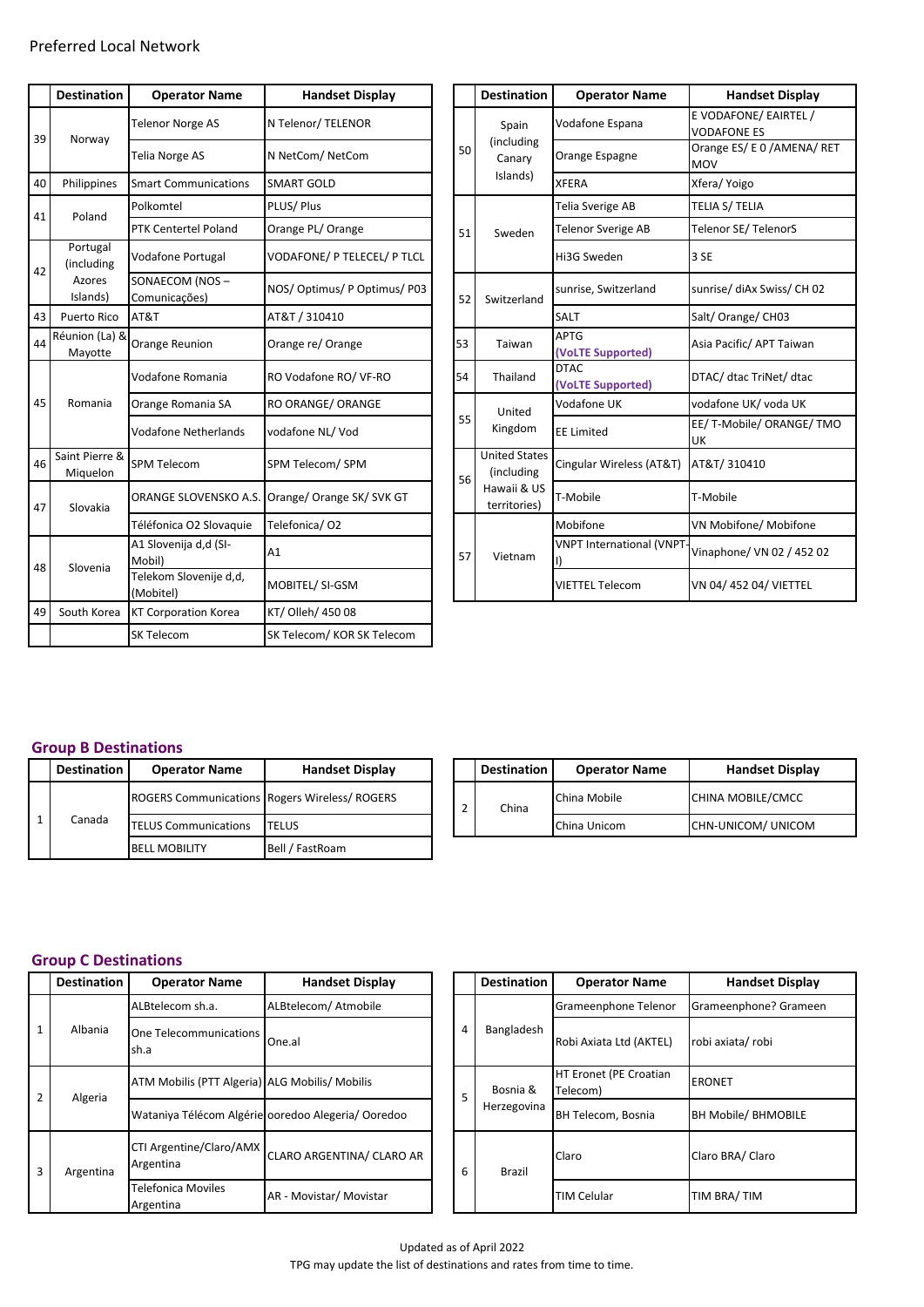|    | <b>Destination</b> | <b>Operator Name</b>                                  | <b>Handset Display</b>                            |    | <b>Destination</b> | <b>Operator Name</b>               | <b>Handset Display</b>       |
|----|--------------------|-------------------------------------------------------|---------------------------------------------------|----|--------------------|------------------------------------|------------------------------|
|    |                    | <b>Entel Movil</b>                                    | <b>ENTEL PCS/ ENTEL</b>                           | 17 | Qatar              | Ooredoo Qatar                      | Ooredoo                      |
| 7  | Chile              | Telefónica Móvil de Chile<br>S.A.                     | Movistar/TELEFONICA /<br>TMOVIL                   | 18 | Russia             | Mobile TeleSystems                 | <b>MTS RUS</b>               |
|    |                    | Claro Chile S.A.                                      | <b>CLARO CHL</b>                                  |    |                    | MegaFon, PJSC                      | MegaFon RUS/MegaFon          |
|    |                    | Silknet JSC                                           | GEO-GEOCELL/ GCELL                                | 19 | Saudi Arabia       | Saudi Telecom Company<br>(STC)     | stc                          |
| 8  | Georgia            | Magticom Ltd                                          | MAGTI-GSM-GEO/ MAGTI                              |    |                    | Mobily Arabie Saoudite             | Mobily-KSA/ Mobily           |
|    |                    |                                                       | VENON (Mobitel Georgia) Beeline GE/ GEO 04/282 04 | 20 | Serbia             | Telenor Doo Beograd                | Telenor SRB/Telenor          |
|    |                    | Cellcom Israel Ltd.                                   | Cellcom IL/ Cellcom                               |    |                    | Telekom Srbija                     | mt:s/ MTS                    |
| 9  | Israel             | <b>Partner Communication</b><br>Israel                | Partner IL/ Partner                               | 21 | Sri Lanka          | Dialog Axiata PLC (PQ 38)          | <b>DIALOG</b>                |
|    |                    | Pelephone Israel                                      | IL Pelephone/ PCL                                 |    |                    | Divona Telecom (Orange<br>Tunisie) | Orange                       |
| 10 | Jordan             | MobileCom, Jordan                                     | Orange JO/ JO MobCom                              | 22 | Tunisia            | Tunisie Telecom (Tuntel)           | TUNISIE TELECOM/ TUNT        |
|    |                    | Zain Jordan                                           | JOR01/ Zain JO                                    |    |                    | Ooredoo Tunisie SA                 | Ooredoo TN/ Tunisiana/       |
| 11 | Kazakhstan         | KAZAKHTELECOM" LLP                                    | Kcell                                             | 23 | Turkey             | Vodafone<br>Telekomunikasyon       | VODAFONE TR/ VF-TR           |
|    |                    | Mobile Telecom-Service<br>LLP (Neo Kazakhstan)        | Tele <sub>2</sub>                                 |    |                    | AVEA TIM TURKEY                    | Turk Telekom/ AVEA           |
|    |                    | Kuwait Telecom Company<br>(K.S.C.)                    | stc Kuwait/ stc                                   |    |                    | <b>UMC Ukraine</b>                 | MTS UKR/ UMC UA/ MTS<br>01   |
| 12 | Kuwait             | Mobile<br>Telecommunications<br>Company (Zain Kuwait) | Zain KW                                           | 24 | Ukraine            | Astelit                            | lifecell/ life:)/ UA ASTELIT |
|    |                    | Pegaso Mexique TMM<br>(Movistar)                      | MOVISTAR/ MX 03                                   |    | <b>United Arab</b> | Etisalat                           | ETISALAT/ ETSLT              |
| 13 | Mexico             | Radiomovil Dipsa SA de<br>CV (TELCEL) Telcel radiom   | <b>TELCEL GSM/334020</b>                          | 25 | Emirates           | DU                                 | UAE03/42403/du               |
| 14 | Montenegro         | T-Mobile Montenegro                                   | Telekom.me/T.me                                   | 24 | Ukraine            | UMC Ukraine                        | MTS UKR/ UMC UA/ MTS<br>01   |
|    |                    | Mtel D.O.O. Podgorica                                 | <b>MTEL</b>                                       |    |                    | Astelit                            | lifecell/ life:)/ UA ASTELIT |
|    |                    | Orange Maroc                                          | Orange MA/ Orange                                 | 25 | <b>United Arab</b> | Etisalat                           | ETISALAT/ ETSLT              |
| 15 | Morocco            | Wana Maroc                                            | inwi                                              |    | Emirates           | DU                                 | UAE03/42403/du               |
|    |                    | Telenor Pakistan                                      | Telenor PK/ TELENOR                               |    |                    |                                    |                              |
| 16 | Pakistan           | Zong CMPak                                            | ZONG                                              |    |                    |                                    |                              |

| <b>Operator Name</b>                                  | <b>Handset Display</b>                            |    | <b>Destination</b> | <b>Operator Name</b>               | <b>Handset Display</b>          |
|-------------------------------------------------------|---------------------------------------------------|----|--------------------|------------------------------------|---------------------------------|
| <b>Entel Movil</b>                                    | <b>ENTEL PCS/ ENTEL</b>                           | 17 | Qatar              | Ooredoo Qatar                      | Ooredoo                         |
| Telefónica Móvil de Chile<br>S.A.                     | Movistar/TELEFONICA /<br><b>TMOVIL</b>            | 18 | Russia             | Mobile TeleSystems                 | <b>MTS RUS</b>                  |
| Claro Chile S.A.                                      | <b>CLARO CHL</b>                                  |    |                    | MegaFon, PJSC                      | MegaFon RUS/MegaFon             |
| Silknet JSC                                           | GEO-GEOCELL/ GCELL                                | 19 | Saudi Arabia       | Saudi Telecom Company<br>(STC)     | stc                             |
| Magticom Ltd                                          | MAGTI-GSM-GEO/ MAGTI                              |    |                    | Mobily Arabie Saoudite             | Mobily-KSA/ Mobily              |
|                                                       | VENON (Mobitel Georgia) Beeline GE/ GEO 04/282 04 | 20 | Serbia             | <b>Telenor Doo Beograd</b>         | Telenor SRB/Telenor             |
| Cellcom Israel Ltd.                                   | Cellcom IL/ Cellcom                               |    |                    | Telekom Srbija                     | mt:s/MTS                        |
| <b>Partner Communication</b><br>Israel                | Partner IL/ Partner                               | 21 | Sri Lanka          | Dialog Axiata PLC (PQ 38)          | <b>DIALOG</b>                   |
| Pelephone Israel                                      | IL Pelephone/ PCL                                 |    |                    | Divona Telecom (Orange<br>Tunisie) | Orange                          |
| MobileCom, Jordan                                     | Orange JO/ JO MobCom                              | 22 | Tunisia            | Tunisie Telecom (Tuntel)           | TUNISIE TELECOM/ TUNTEL         |
| Zain Jordan                                           | JOR01/ Zain JO                                    |    |                    | Ooredoo Tunisie SA                 | Ooredoo TN/ Tunisiana/ TN03     |
| KAZAKHTELECOM" LLP                                    | Kcell                                             | 23 | Turkey             | Vodafone<br>Telekomunikasyon       | <b>VODAFONE TR/ VF-TR</b>       |
| Mobile Telecom-Service<br>LLP (Neo Kazakhstan)        | Tele2                                             |    |                    | AVEA TIM TURKEY                    | Turk Telekom/AVEA               |
| Kuwait Telecom Company<br>(K.S.C.)                    | stc Kuwait/ stc                                   |    |                    | <b>UMC Ukraine</b>                 | MTS UKR/ UMC UA/ MTS/ UKR<br>01 |
| Mobile<br>Telecommunications<br>Company (Zain Kuwait) | Zain KW                                           | 24 | Ukraine            | Astelit                            | lifecell/ life:)/ UA ASTELIT    |
| Pegaso Mexique TMM<br>(Movistar)                      | MOVISTAR/MX03                                     |    | <b>United Arab</b> | Etisalat                           | ETISALAT/ ETSLT                 |
| Radiomovil Dipsa SA de<br>CV (TELCEL) Telcel radiom   | TELCEL GSM/334 020                                | 25 | Emirates           | DU                                 | UAE03/42403/du                  |
| T-Mobile Montenegro                                   | Telekom.me/T.me                                   | 24 | Ukraine            | <b>UMC Ukraine</b>                 | MTS UKR/ UMC UA/ MTS/ UKR<br>01 |
| Mtel D.O.O. Podgorica                                 | <b>MTEL</b>                                       |    |                    | Astelit                            | lifecell/ life:)/ UA ASTELIT    |
| Orange Maroc                                          | Orange MA/ Orange                                 |    | <b>United Arab</b> | Etisalat                           | ETISALAT/ ETSLT                 |
| Wana Maroc                                            | inwi                                              | 25 | Emirates           | DU                                 | UAE03/42403/du                  |

## **Group D Destinations**

|   | <b>Destination</b> | <b>Operator Name</b>       | <b>Handset Display</b>                     |  |    | <b>Destination</b> | <b>Operator Name</b>        | <b>Handset Display</b> |
|---|--------------------|----------------------------|--------------------------------------------|--|----|--------------------|-----------------------------|------------------------|
|   | Armenia            | Orange Armenie/ UCOM       | Ucom AM/ Ucom                              |  | 16 | <b>Brunei</b>      | <b>PROGRESIF CELLULAR</b>   | PCSB/B-Mobile          |
|   |                    | LLC                        |                                            |  |    |                    | SDN BHD (ex- b-mobile)      |                        |
|   |                    | Bahrain                    |                                            |  |    |                    |                             |                        |
|   | Bahrain            | Telecommunications Co.     | <b>BATELCO/ BHRBT</b>                      |  |    | Cameroon           | Orange Cameroun             | Orange CM/ Orange      |
|   |                    | <b>STC Bahrain (VIVA</b>   | STC/Viva                                   |  |    | Central            |                             |                        |
|   |                    | Bahrain)                   |                                            |  | 8  | African            | <b>Telecel Centrafrique</b> | Telcel                 |
|   | Benin              | Moov (Etisalat)            | Moov/ Etisalat/ Telcel<br><b>MTN BENIN</b> |  |    | Republic           | Orange Central Africa       | Orange                 |
|   |                    | Spacetel                   |                                            |  | 9  | Chad               | Celtel Tchad                | Airtel                 |
| 4 | Botswana           | Orange Botswana            | Orange                                     |  |    |                    | <b>MILLICOM TCHAD</b>       | Tigo TD/Tigo           |
|   |                    | Celtel Burkina Faso S.A. / | Orange BF/ Oranve                          |  |    |                    | Comunicación Celular        | Claro                  |
|   | Burkina Faso       | Orange Burkina             |                                            |  | 10 | Colombia           | COMCEL S.A.                 |                        |
|   |                    |                            |                                            |  |    |                    | Telefónica Móviles          |                        |
|   |                    | Onatel (Telmob)            | ONATEL                                     |  |    |                    | Colombia S.A.               | movistar/ Movistar     |

| <b>Handset Display</b> |   |    | <b>Destination</b> | <b>Operator Name</b>                                | <b>Handset Display</b> |
|------------------------|---|----|--------------------|-----------------------------------------------------|------------------------|
| Ucom AM/ Ucom          | 6 |    | Brunei             | <b>PROGRESIF CELLULAR</b><br>SDN BHD (ex- b-mobile) | PCSB/B-Mobile          |
| <b>BATELCO/ BHRBT</b>  | 7 |    | Cameroon           | Orange Cameroun                                     | Orange CM/ Orange      |
| STC/Viva               |   | 8  | Central<br>African | <b>Telecel Centrafrique</b>                         | Telcel                 |
| Moov/Etisalat/Telcel   |   |    | Republic           | Orange Central Africa                               | Orange                 |
| <b>MTN BENIN</b>       |   | 9  | Chad               | Celtel Tchad                                        | Airtel                 |
| Orange                 |   |    |                    | <b>MILLICOM TCHAD</b>                               | Tigo TD/Tigo           |
| Orange BF/ Oranve      |   | 10 | Colombia           | Comunicación Celular<br>COMCEL S.A.                 | Claro                  |
| ONATEL                 |   |    |                    | Telefónica Móviles<br>Colombia S.A.                 | movistar/ Movistar     |